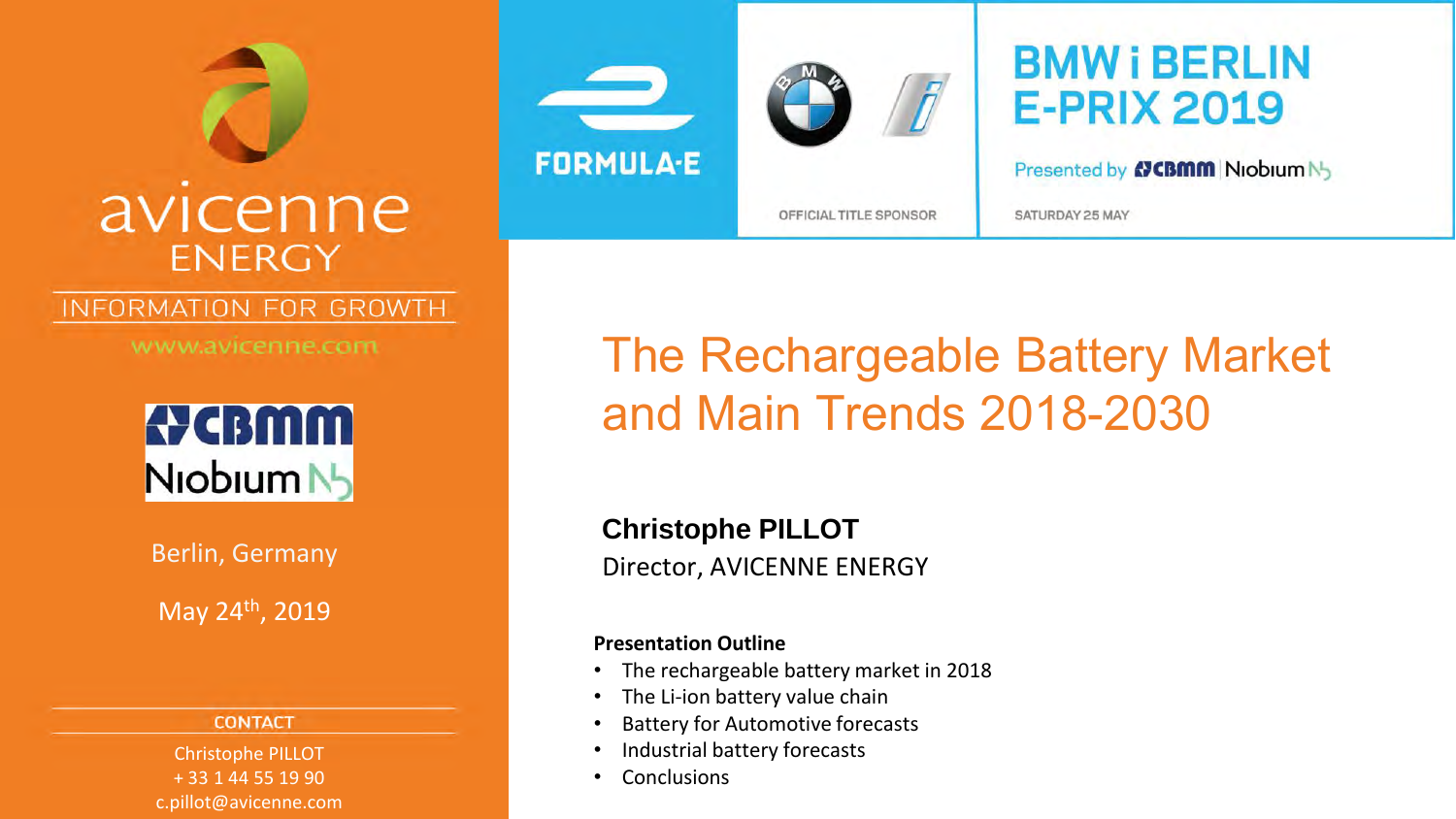



| Tech Day workshop -in        |
|------------------------------|
| <b>CBMM Niobium Mobility</b> |
| Tech Center                  |

Berlin, Germany

May 24th, 2019

**CONTACT** 

Christophe PILLOT + 33 1 44 55 19 90 c.pillot@avicenne.com

# OEM INVESTMENT IN VEHICLE **ELECTRIFICATION**

### Carmakers to invest more than \$90 Billion in EV

- ð **Ford** will invest **\$11 billion** by 2022 to launch 40 new electric cars and hybrids worldwide
- ð **Volkswagen** plan to spend **\$40 Billion** by 2030 to build electrified versions of its 300-plus global models
- ð **Daimler** will spend at least **\$11,7 billion** to introduce 10 pure electric 40 hybrid models
- $\tilde{\boldsymbol{\sigma}}$ **Nissan** pledged to launch 8 new electric vehicles and hit annual sales of 1 million electrified vehicles by 2022
- ð **Toyota** will launch 10 Evs by the early 2020s and sell 5,5 million electrified vehicles, including hybrids and hydrogen fuel cell vehicles, by 2030
- ð **BMW** will offer 25 electrified (12 fully electric) vehicles by 2025
- $\partial$ **GM** pledging to sell 20 all-electric vehicles by 2023
- ð **Honda** says two-thirds of total car sales to be electrified models by 2030
- ð **Chinese automakers**, all have publicized aggressive investment plans

*Source: Ted Miller, Ford, AABC Japan 2018 (From Reuters Jan 2018 Publication) – Avicenne Energy*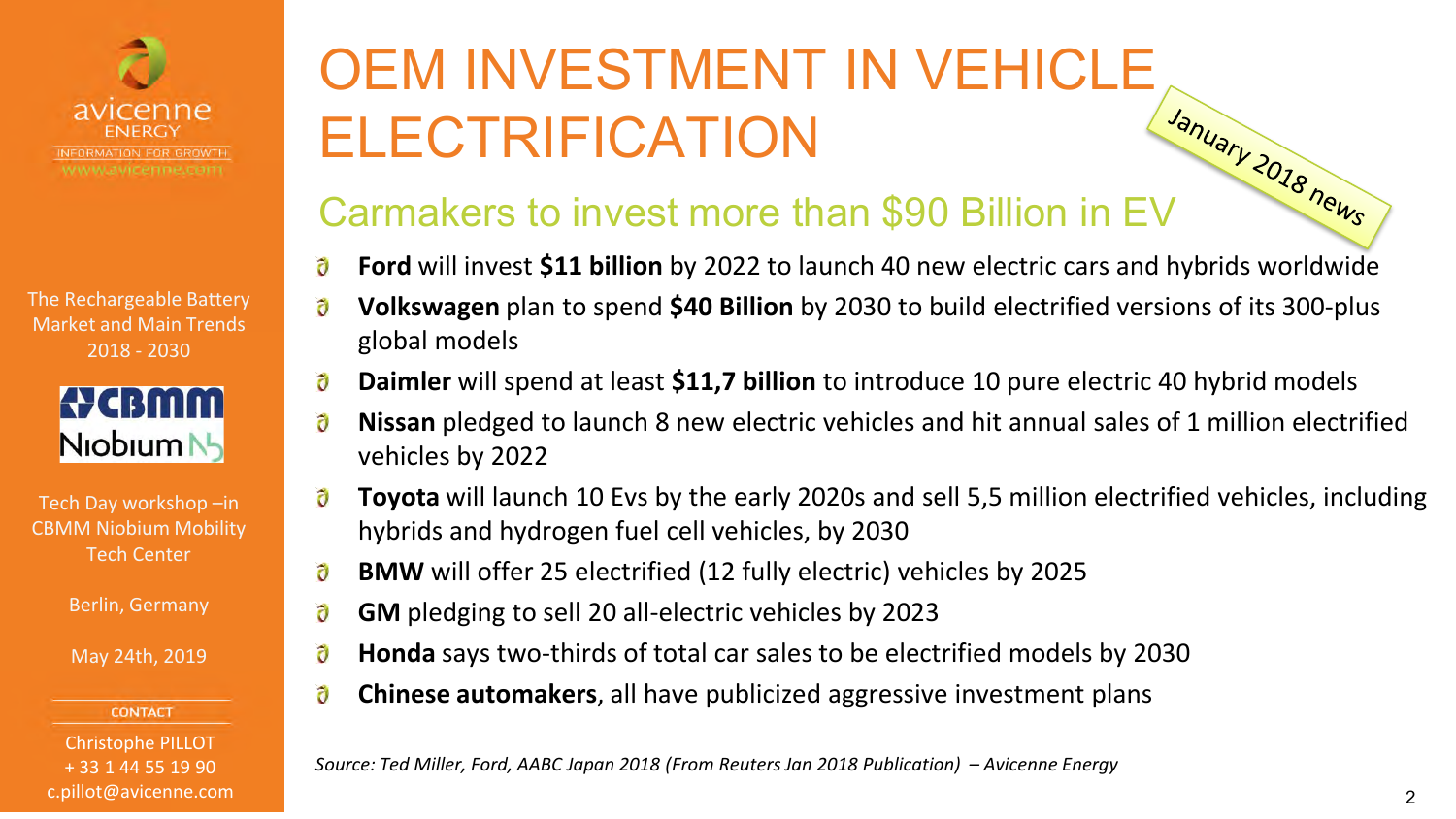

CARMAKERS TO INVEST MORE THAN **\$300** BILLION The BOST SOLUTION TO BOOK THE BOST OF CONSTRUCT AND THE PARTY OF PARTY OF PARTY OF PARTY OF PARTY OF PARTY OF PARTY OF PARTY OF PARTY OF PARTY OF PARTY OF PARTY OF PARTY OF PART

The Rechargeable Battery Market and Main Trends 2018 - 2030



Tech Day workshop –in CBMM Niobium Mobility Tech Center

Berlin, Germany

May 24th, 2019

**CONTACT** Christophe PILLOT + 33 1 44 55 19 90 c.pillot@avicenne.com



*Source: Reuters January 2019, Avicenne Energy*

CHINA

\$135.7 billion

**GERMANY** 

 $71.7$ 

U.S.\*

34.0

 $20.0$ 

JAPAN 18.9

FRANCE  $10.4$ 

OTHER

 $9.4$ 

S. KOREA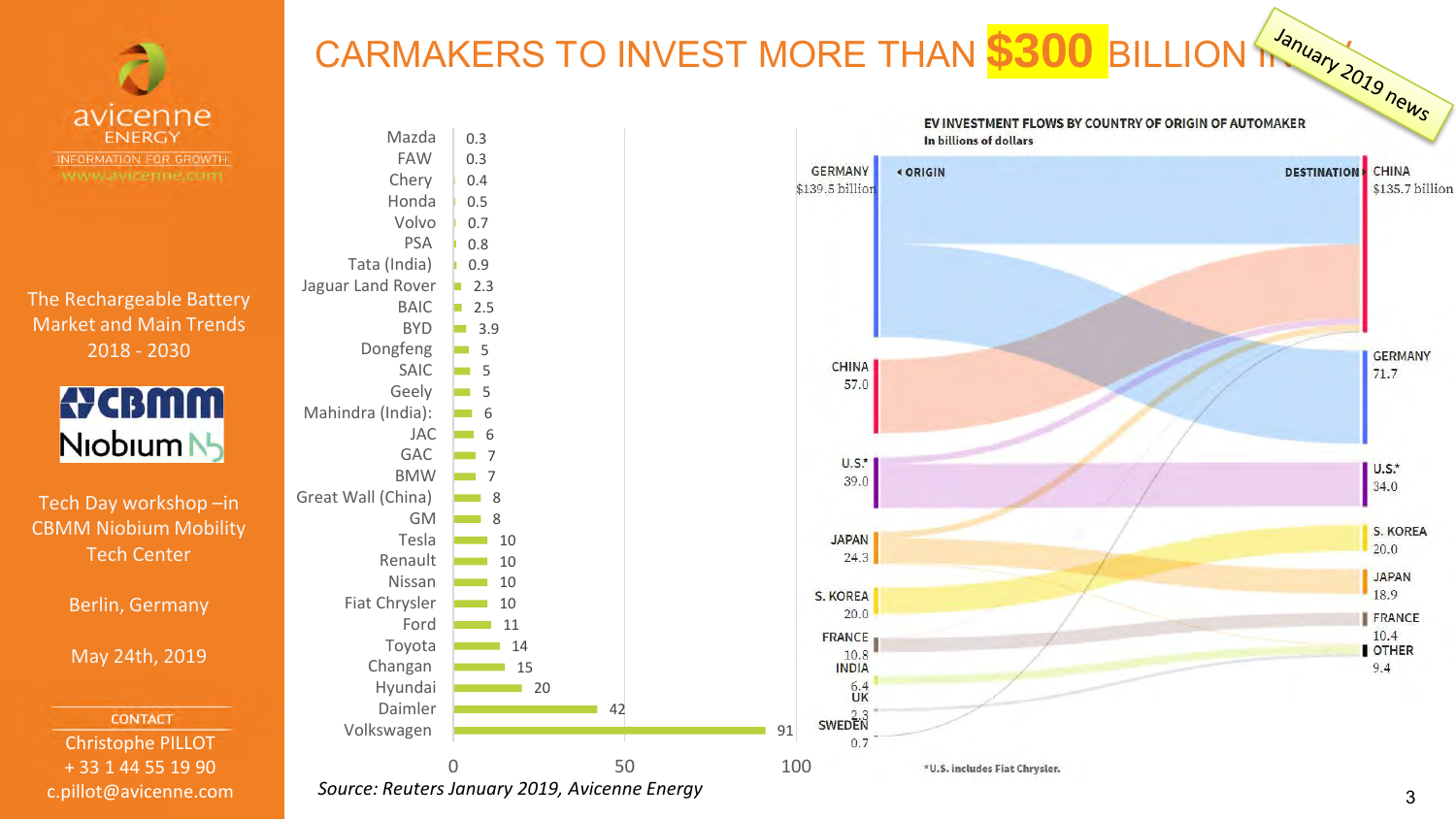



Tech Day workshop –in CBMM Niobium Mobility Tech Center

Berlin, Germany

May 24th, 2019

**CONTACT** Christophe PILLOT + 33 1 44 55 19 90 c.pillot@avicenne.com

# WORLDWIDE BATTERY MARKET **OVERVIEW**

Battery market in value (2016-2018, global, \$bn, all market segments, all technologies)



Expected CAGR 18-30 (%)

### Macro-trends driving the battery market

- Battery is a key technology for new concepts of mobility and energy (e.g. electric mobility, stationary storage) supported by the following trends:
- Population increase and city growth challenging existing mobility and energy solutions
- Shift in energy production with an increasing focus on renewable energies as an alternative to fossil fuel and nuclear
- Global awareness regarding global warming pushing for adoption of green solutions (global objective of CO<sub>2</sub> emissions reduction, government regulations and incentives, social pressure for environmental-friendly solutions)

(1) Non rechargeable – Source: AT Kearney, Duracell, Avicenne – Based on selling price from manufacturer to retailer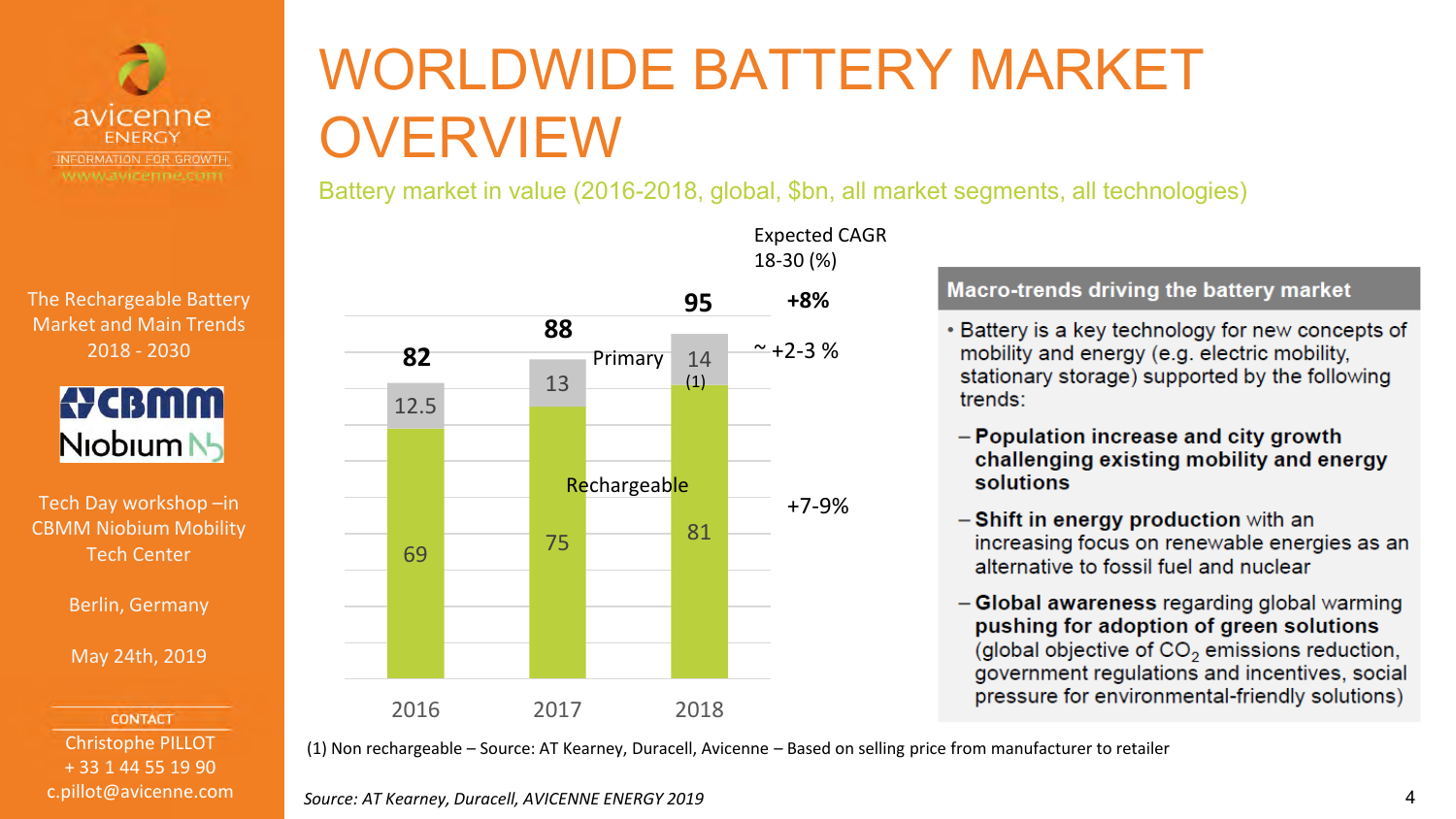



Tech Day workshop –in CBMM Niobium Mobility Tech Center

Berlin, Germany

May 24th, 2019

**CONTACT** Christophe PILLOT + 33 1 44 55 19 90 c.pillot@avicenne.com

# THE BATTERY MARKET IS REALLY DYNAMIC



**Source: AVICENNE ENERGY, 2019** 5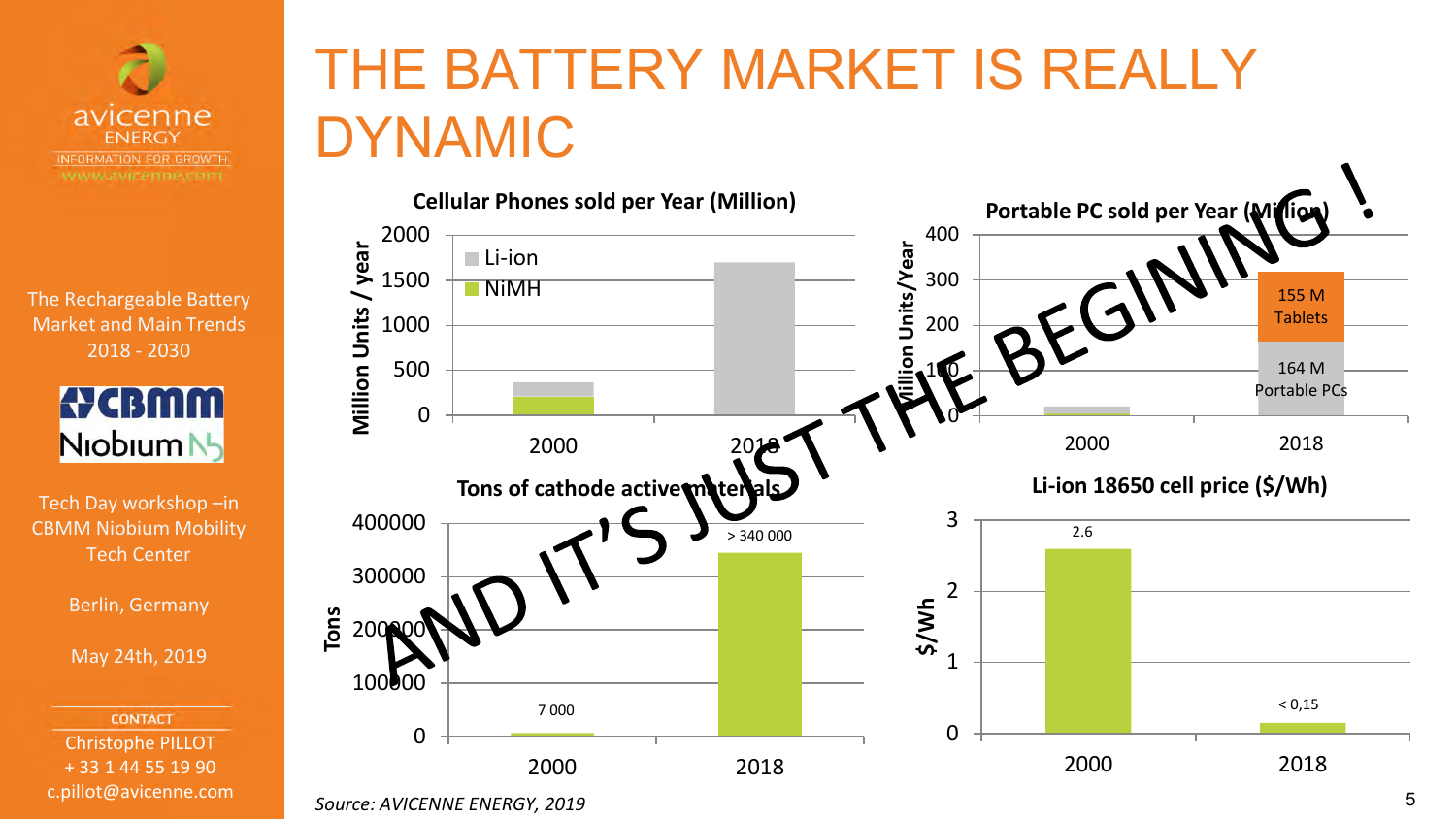



Tech Day workshop –in CBMM Niobium Mobility Tech Center

Berlin, Germany

May 24th, 2019

**CONTACT** Christophe PILLOT + 33 1 44 55 19 90 c.pillot@avicenne.com

# THE WORLDWIDE BATTERY MARKET 1990-2018

Lithium Ion Battery: Highest growth & major part of the investments Lead acid batteries: By far the most important market (>70% market share)



#### *Source: AVICENNE ENERGY, 2019* 6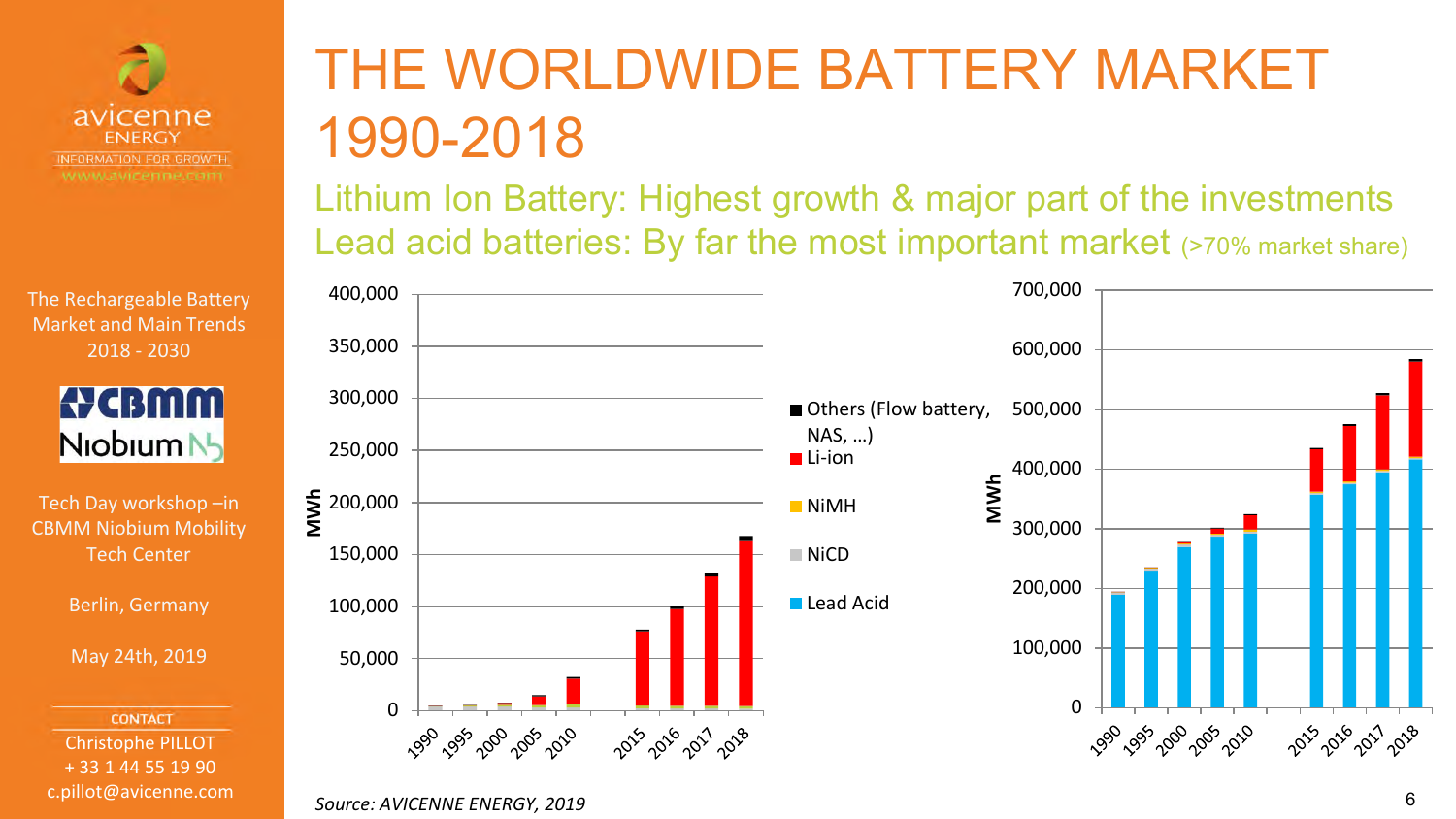



Tech Day workshop –in CBMM Niobium Mobility Tech Center

Berlin, Germany

May 24th, 2019

**CONTACT** Christophe PILLOT + 33 1 44 55 19 90 c.pillot@avicenne.com

### THE WORLDWIDE BATTERY MARKET 1990-2018 80 BILLION US\$ in 2018 – Pack level<sup>1</sup> 9% AVERAGE GROWTH PER YEAR (2010-2018)



SLI: Start light and ignition batteries for cars, truck, moto, boat etc… PORTABLE: concumer electronics (cellular, portable PCs, tablests, Camera, …), data collection & handy terminals, POWER Tools: power tools but also gardening tools

1- Pack: cell, cell assembly, BMS, connectors – Power electronics (DC DC converters, invertors…) not included

*Source: AVICENNE ENERGY, 2019* 7

 $\Omega$ 10 20 30 40 50 60 70 80 1990 2005 2014 2016 2018 **Billion US\$ OTHERS AUTOMOTIVE INDUSTRIAL**  $E-F-RIKFS$ **POWER TOOLS PORTABLE SLI** 

INDUSTRIAL

- MOTIVE: Forklift (95%), others
- STATIONARY: Telecom, UPS, Energy Storage System, Medical, Others (Emergency Lighting, Security, Railroad Signaling,, Diesel Generator Starting, Control & Switchgear,

#### AUTOMOTIVE: HEV, P-HEV, EV

OTHERS: Medical: wheelchairs, medical carts, medical devices (surgical power tools, mobile instrumentation (x-ray, ultrasound, EKG/ECG, large oxygen concentrators, drones, Light Electric Vehicles, Hoverboard, …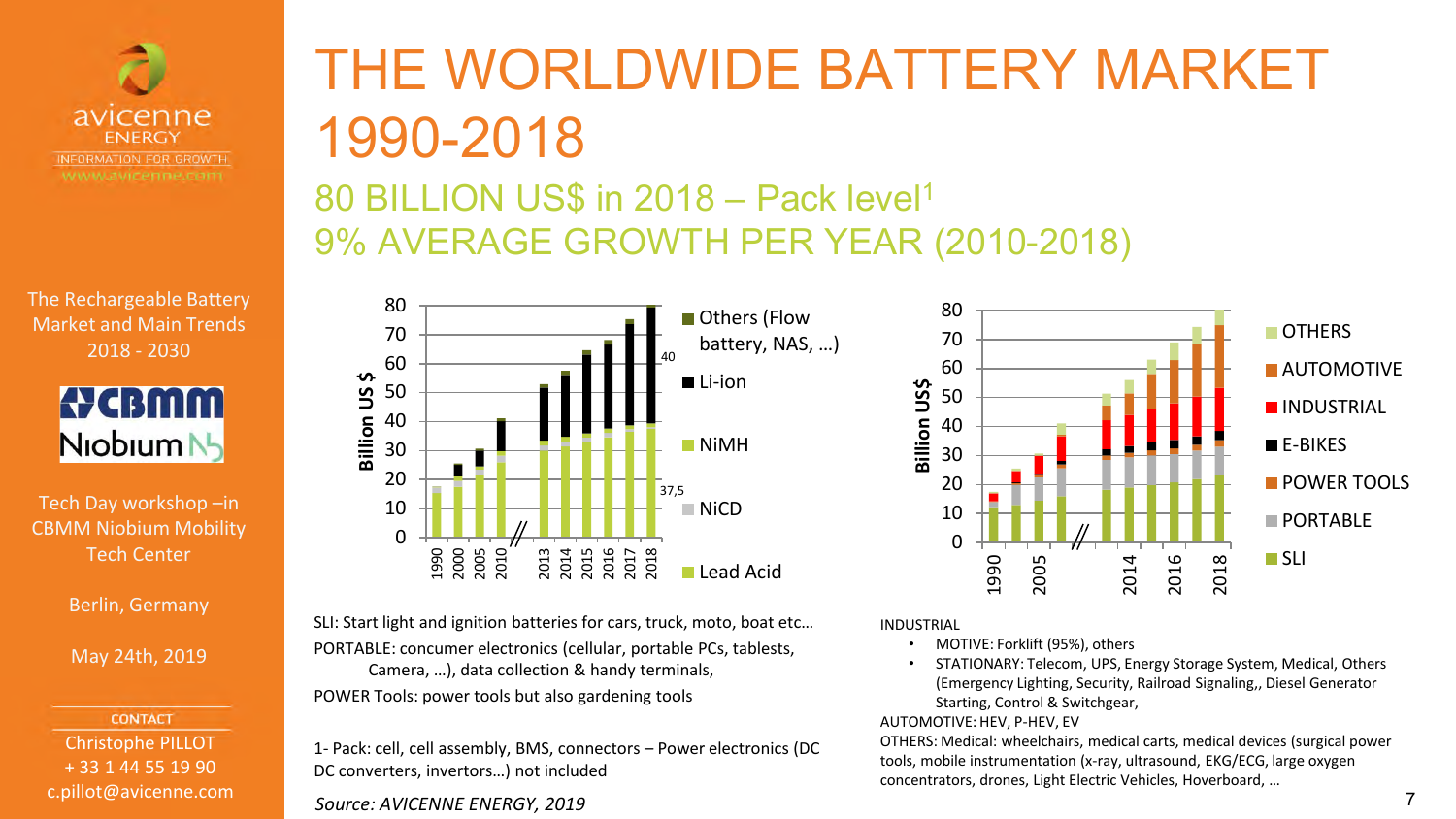

> **A** CBMM Niobium N<sub>2</sub>

Tech Day workshop –in CBMM Niobium Mobility Tech Center

Berlin, Germany

May 24th, 2019

**CONTACT** Christophe PILLOT + 33 1 44 55 19 90 c.pillot@avicenne.com

# THE WORLDWIDE BATTERY MARKET 1990-2018

### In volume (MWh)



### Lead Acid Batteries 2018 420 GWh for > US \$ 37 Billion



Stationary, ESS **Motive** 

*Source: AVICENNE ENERGY, 2019*

% In volume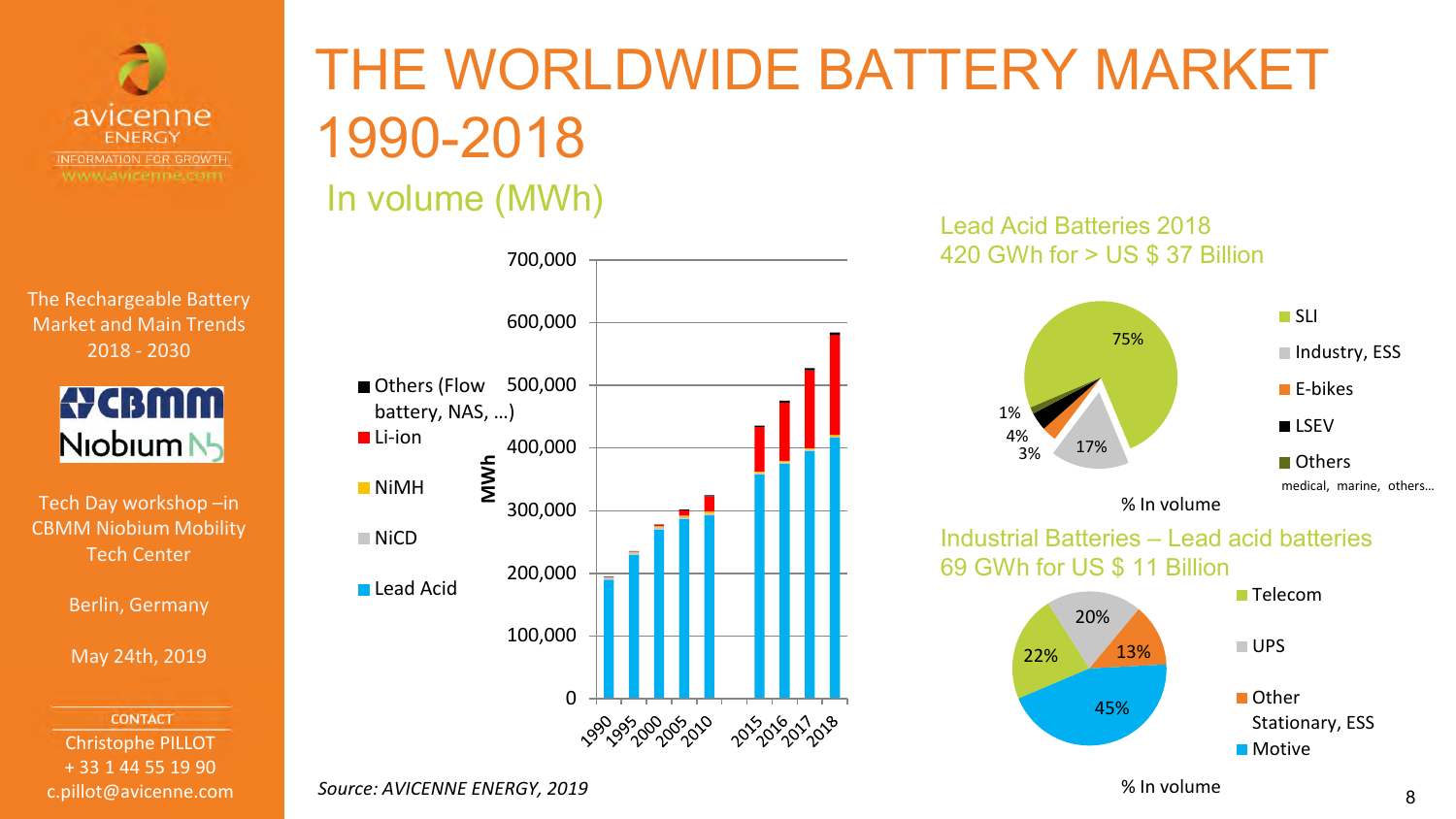

LI-ION IN 2018 - MAIN APPLICATIONS

ESS

China

devices

>160 000 MWh - 31 B\$ (1) CAGR 2008/2018

# +24 % per year in Volume

**2000: < 2GWh**



9

The Rechargeable Battery Market and Main Trends 2018 - 2030



Tech Day workshop –in CBMM Niobium Mobility Tech Center

Berlin, Germany

May 24th, 2019

**CONTACT** Christophe PILLOT + 33 1 44 55 19 90 c.pillot@avicenne.com



**Li-ion Battery sales,**

### *(1) Cell level*

*Others: medical devices, power tools, gardening tools, e-bikes… Source: AVICENNE Energy 2019*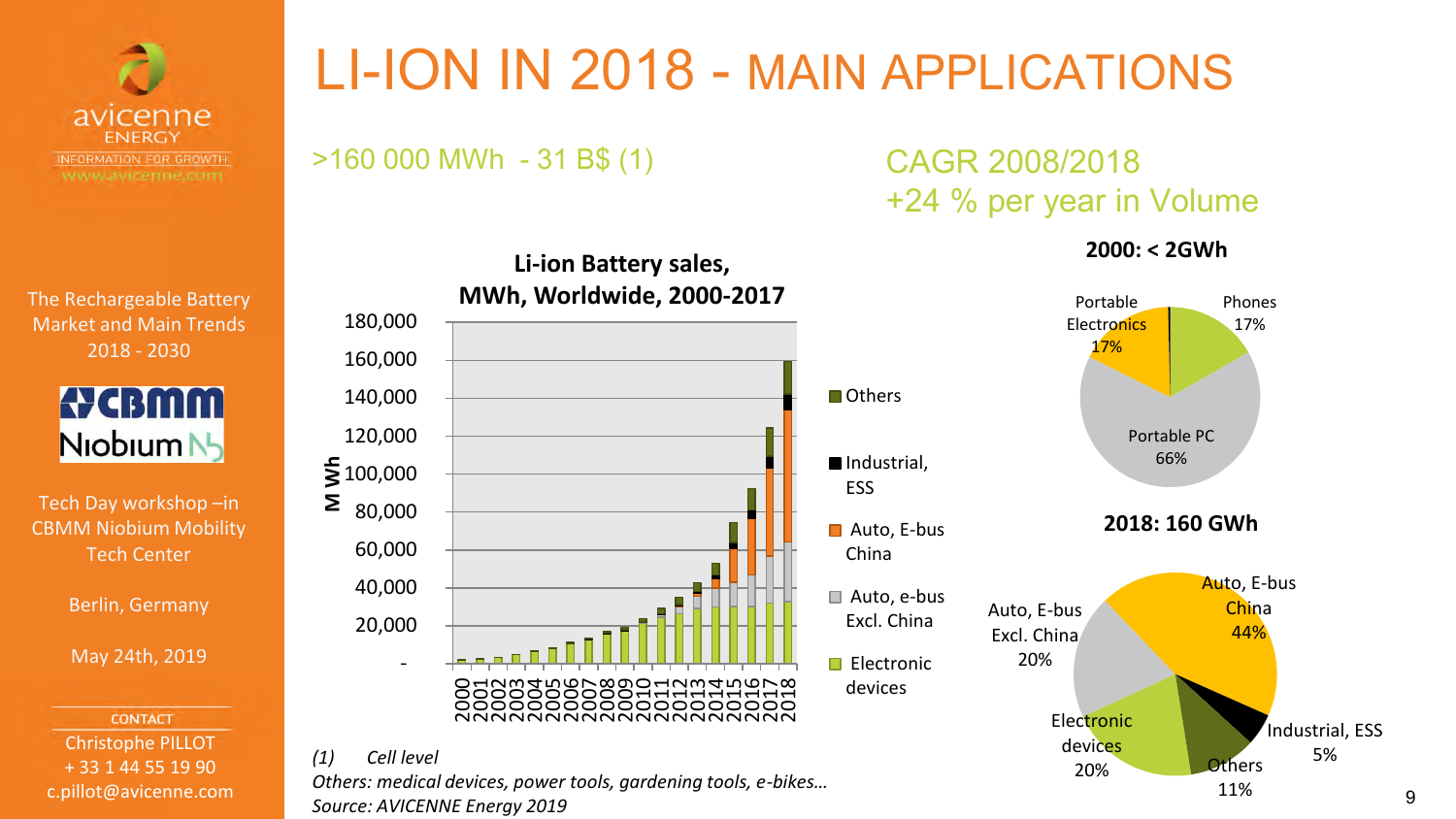



Tech Day workshop –in CBMM Niobium Mobility Tech Center

Berlin, Germany

May 24th, 2019

**CONTACT** Christophe PILLOT + 33 1 44 55 19 90 c.pillot@avicenne.com

# HEV WORLDWIDE IN 2018 2,5 M HEV

HEV sold per year, M units, worldwide, 2000 - 2018



Growth 2017-2018: +9% From 2,3 M to 2,5 M HEV

Penetration of hybrids in the global sales, 2000-2018



*Source: TOYOTA, HONDA, NISSAN, FORD, GM, HYUNDAI, MERCEDES, GM, BMW, VW, PORSCHE… Compilation AVICENNE ENERGY Micro hybrid not included*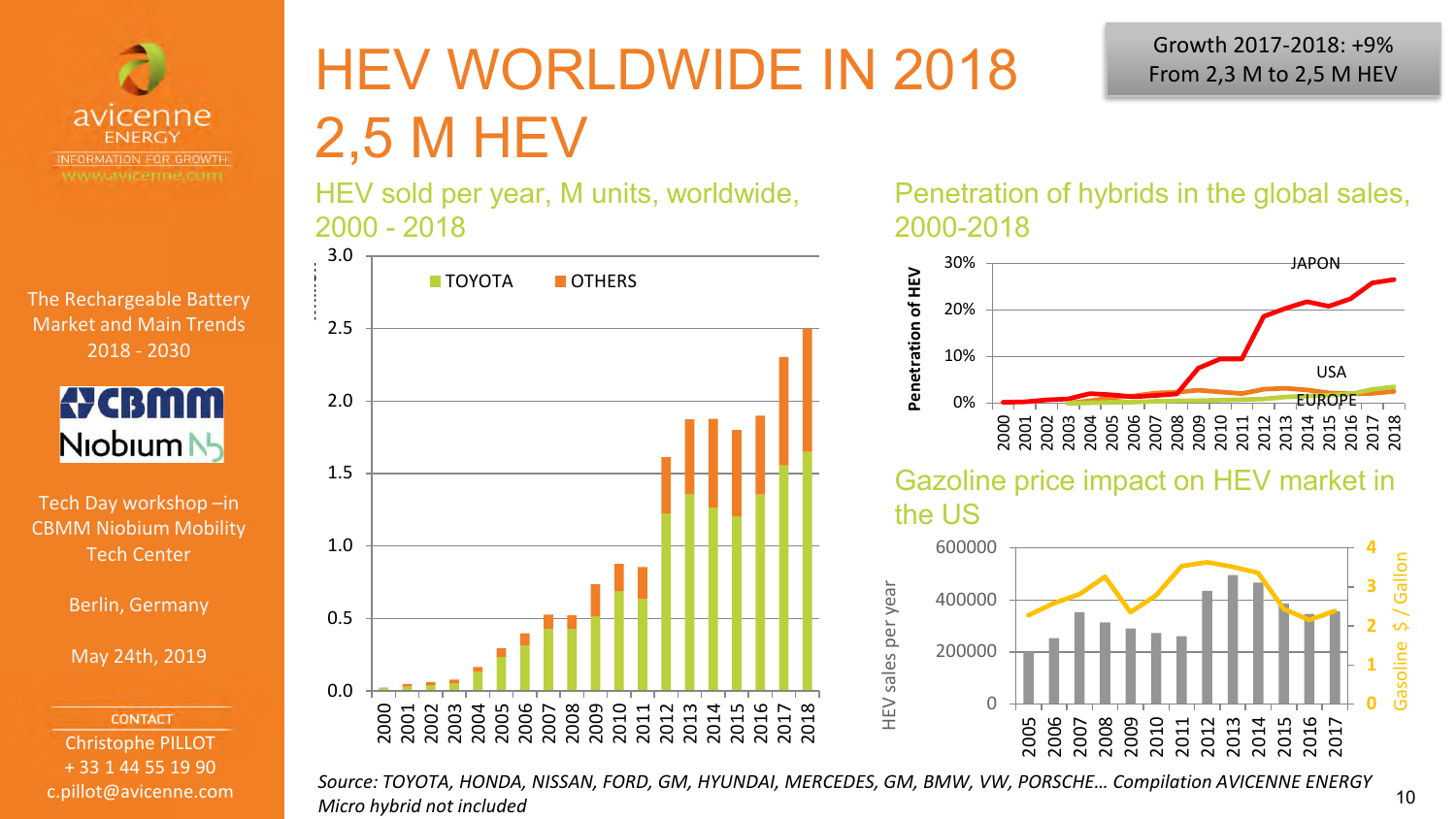



Tech Day workshop –in CBMM Niobium Mobility Tech Center

Berlin, Germany

May 24th, 2019

**CONTACT** Christophe PILLOT + 33 1 44 55 19 90 c.pillot@avicenne.com

## PHEV SOLD WORLDWIDE > 535 000 IN 2018

**P-HEV (units)**

P-HEV (units)

World excl. China growth +18% Chinese Growth + 100%



**Source: AVICENNE ENERGY Analysis, 2019** 11

China is leading the P-HEV market thanks to high incentives

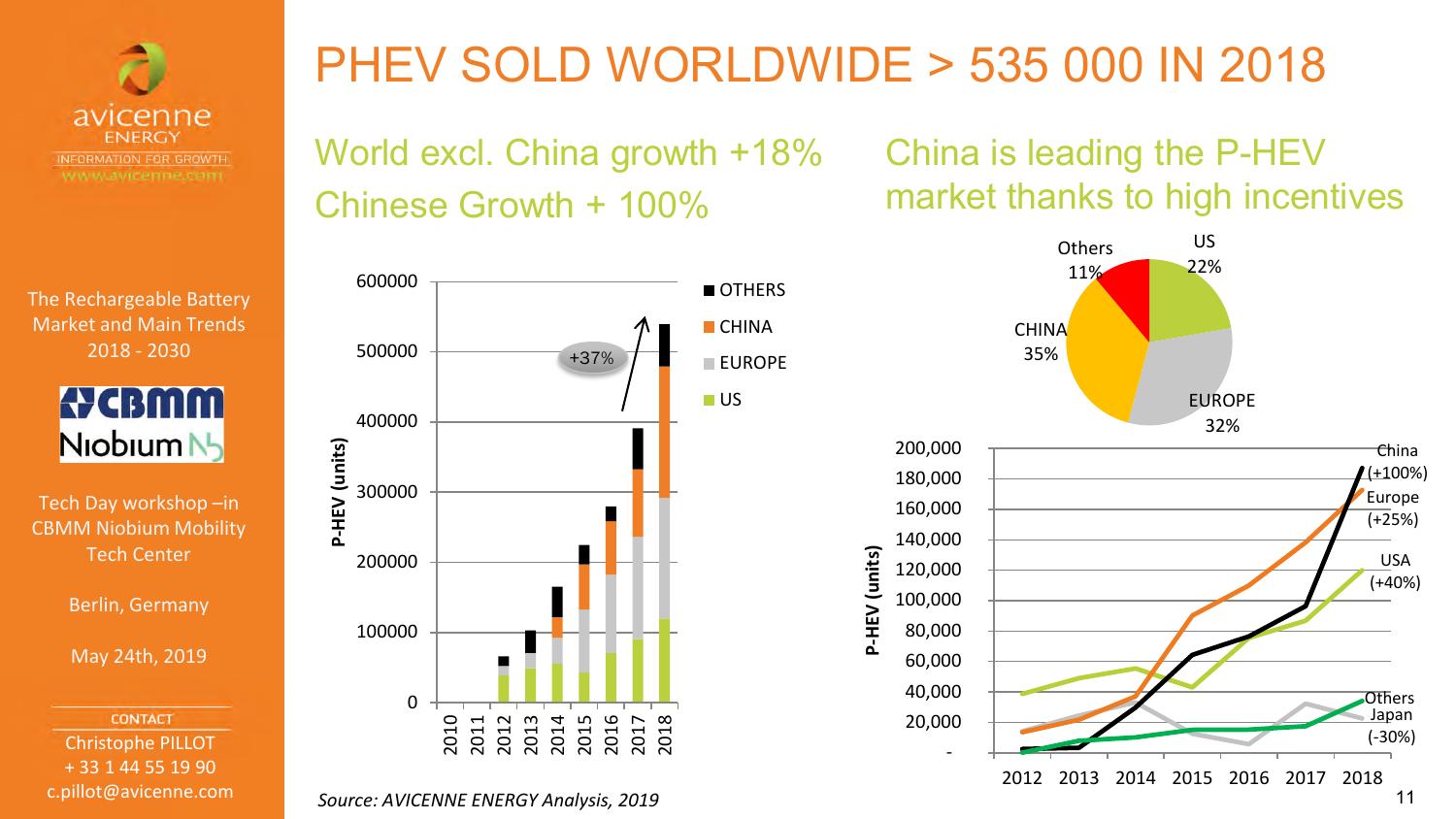



Tech Day workshop –in CBMM Niobium Mobility Tech Center

Berlin, Germany

May 24th, 2019

**CONTACT** Christophe PILLOT + 33 1 44 55 19 90 c.pillot@avicenne.com

# EV SOLD WORLDWIDE> 1,4 M IN 2018

OTHERS **CHINA EUROPF** 

**EV (units)**

US

World excl. China growth > 65% China is leading the EV market Chinese Growth > 65%

> 65%

thanks to high incentives



2013 2014 2015

2016 2017 2018

2010 2011 2012

200000

400000

600000

800000

**EV (units)**

1000000

1200000

1400000

1600000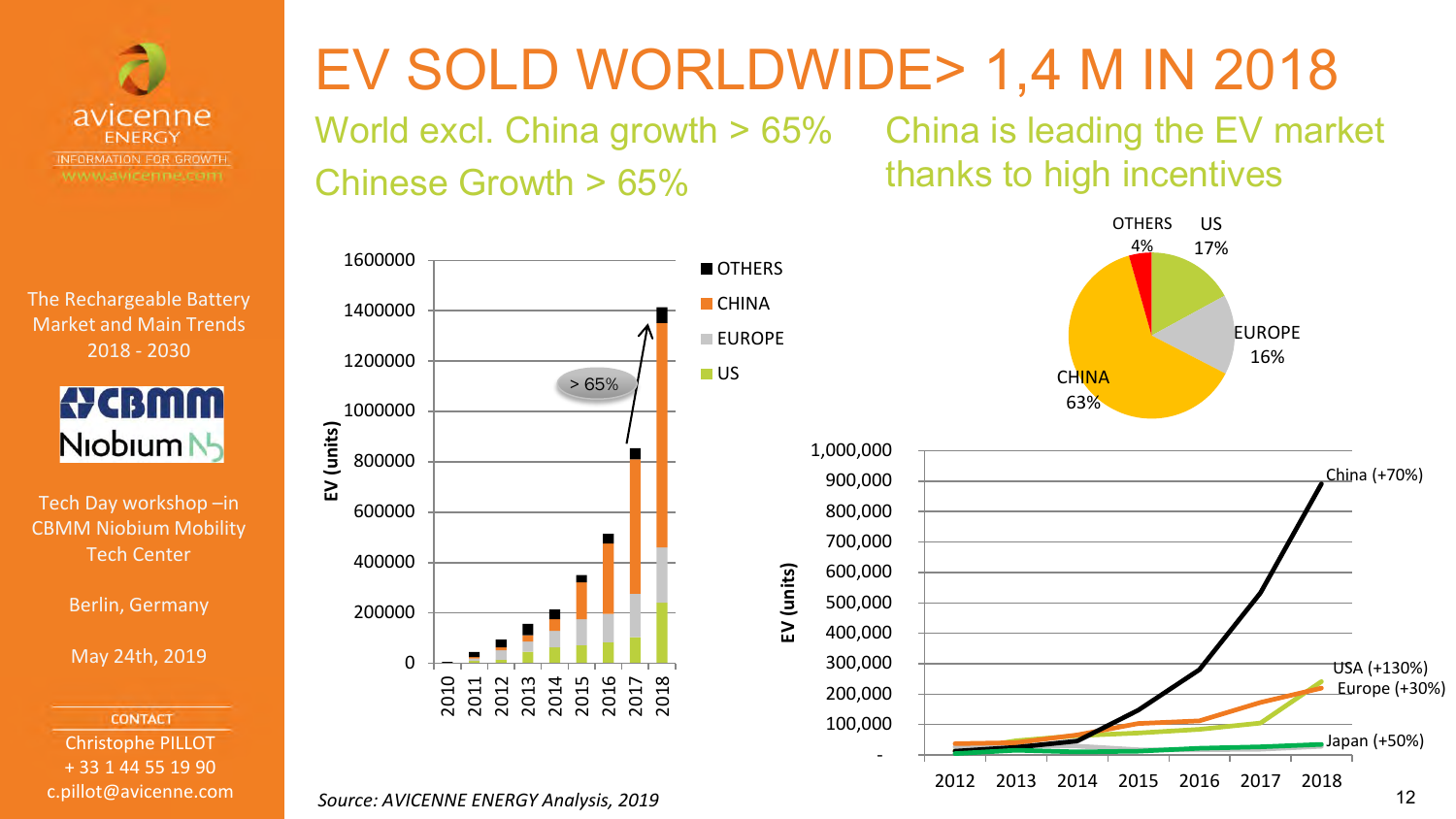



Tech Day workshop –in CBMM Niobium Mobility Tech Center

Berlin, Germany

May 24th, 2019

### **CONTACT** Christophe PILLOT + 33 1 44 55 19 90 c.pillot@avicenne.com

LITHIUM ION CELL PRODUCTION



European market demand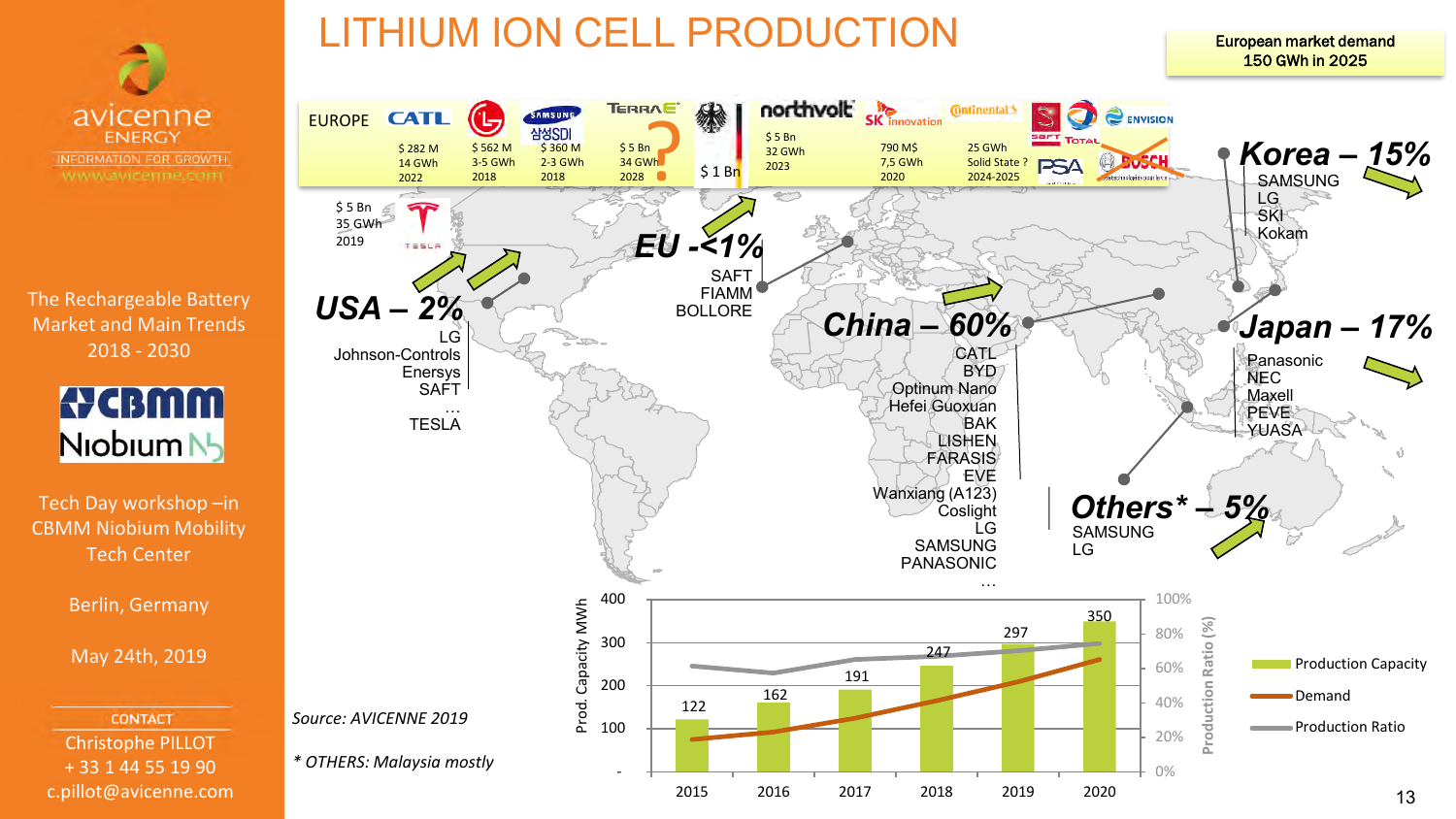



Tech Day workshop –in CBMM Niobium Mobility Tech Center

Berlin, Germany

May 24th, 2019

**CONTACT** Christophe PILLOT + 33 1 44 55 19 90 c.pillot@avicenne.com

### BATTERY MARKET FORECASTS 2018-2030 Applications covered **Parameters analysis**

- Portable PCs, net-book, Ultra-book ð
- Cellular Phones, Smart-phones
- ð Tablets
- Power Bank
- ð Camcorders
- Cordless Tools, Gardening tools ð
- ð Digital Camera
- Games, MP3
- Cordless Phones
- Shavers, Toothbrush, ð
- RC Cars, Toys ð
- a Drones
- Hoverboard
- a. E-bikes
- Power tools ð
- Security lighting ð
- ð Vehicles: HEV, P-HEV, EV, E-buses
- Industrial motive (forklift)
- Industrial stationary (UPS, Telecom) ð
- ð Medical
- Energy Storage (Small / large)

- *O* Main segment trends
- *O* Power need trends (volume, weight, capacity, running time)
- **Penetration rate for each** Chemistry, each form factor,
- **2018 -2030 Forecasts**
- **O** OEM strategies and positions
- **J** Main drivers & limiters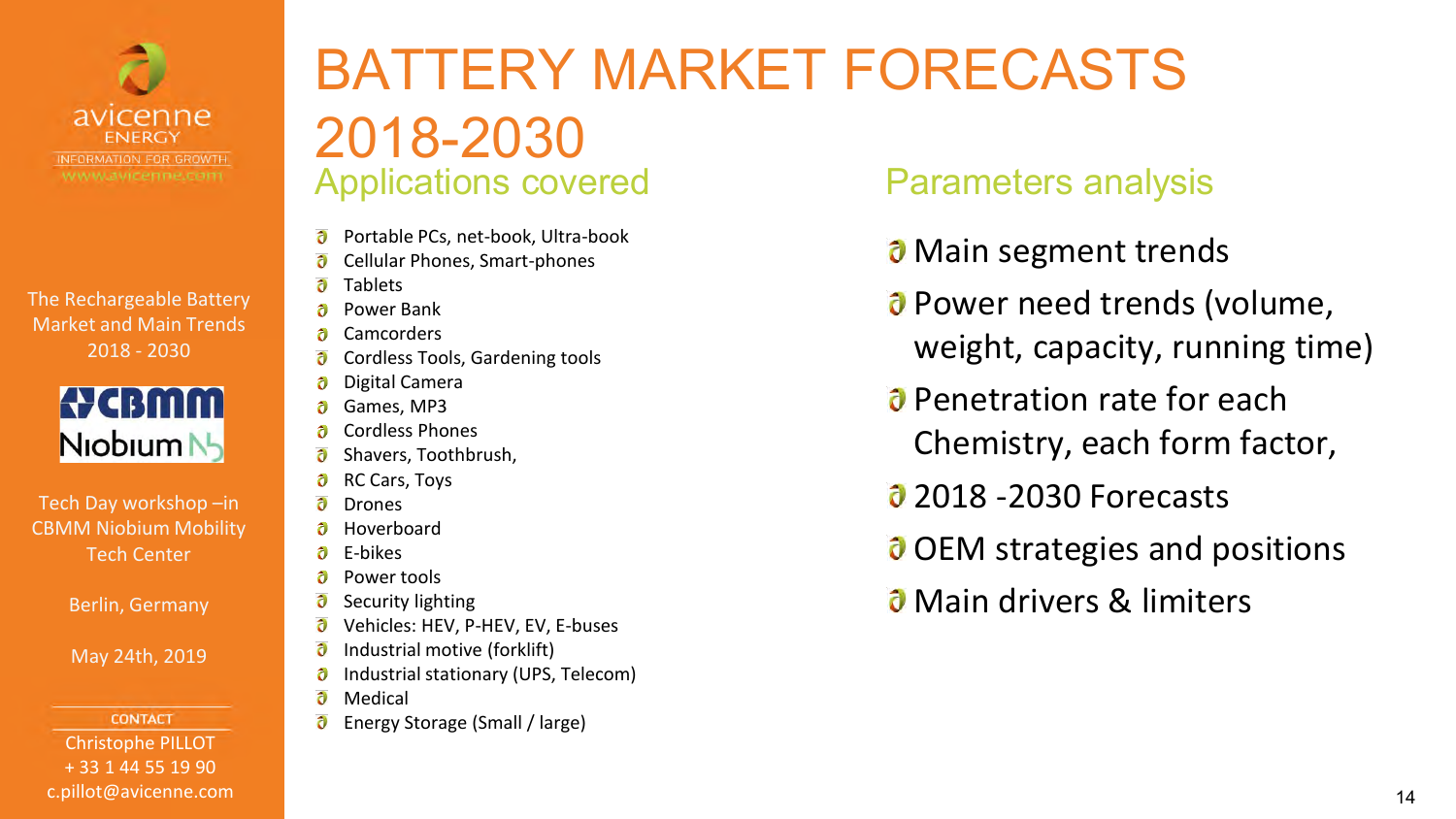



Tech Day workshop –in CBMM Niobium Mobility Tech Center

Berlin, Germany

May 24th, 2019

**CONTACT** Christophe PILLOT + 33 1 44 55 19 90 c.pillot@avicenne.com

# 2030 LIB FORECASTS FOR PORTABLE ELECTRONIC DEVICES

2000-2030 LIB market, MWh, by application (3C)

2000-2025 LIB market, M cells, by form factor (3C)



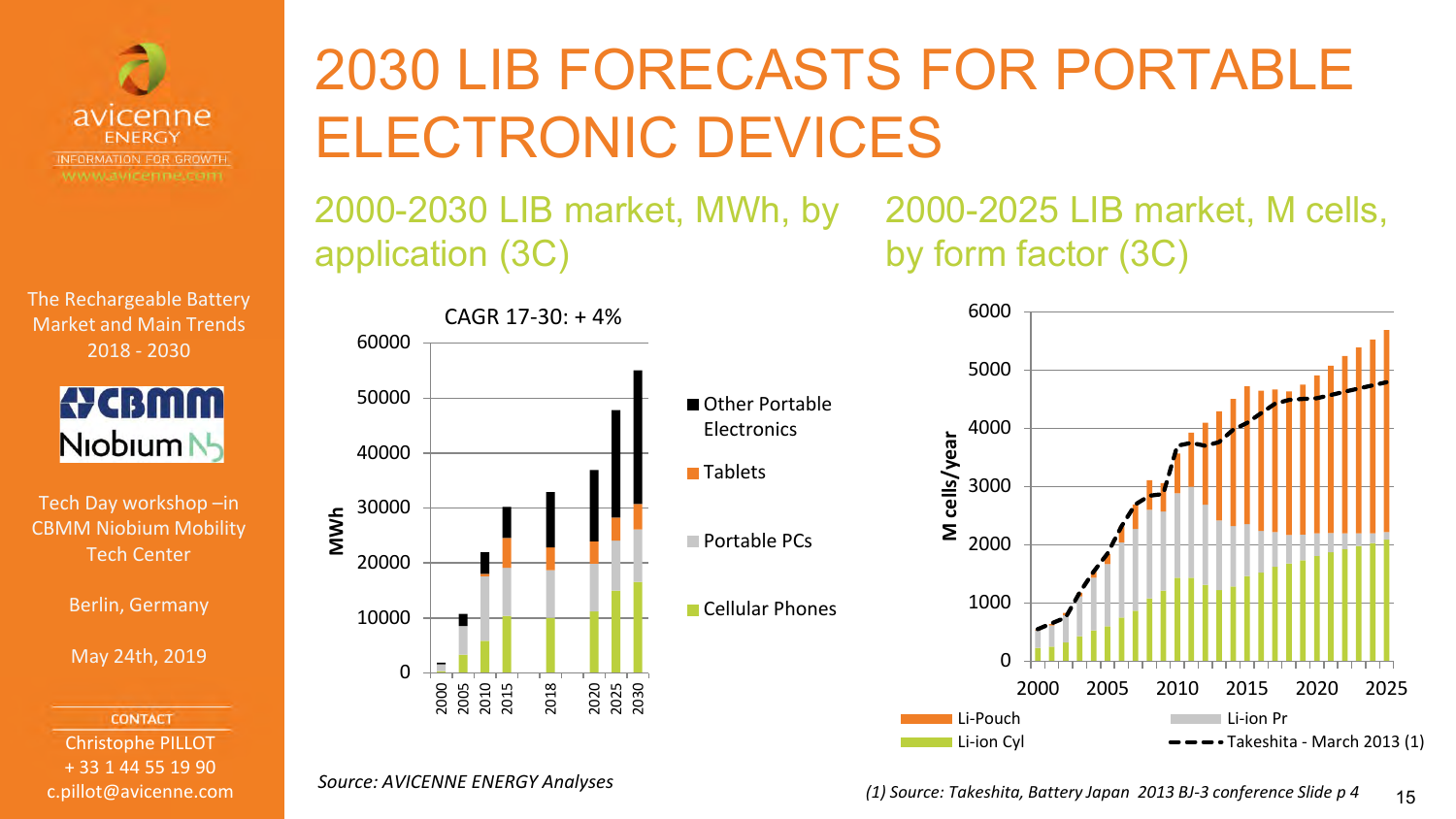



Tech Day workshop –in CBMM Niobium Mobility Tech Center

Berlin, Germany

May 24th, 2019

**CONTACT** Christophe PILLOT + 33 1 44 55 19 90 c.pillot@avicenne.com

# TIME TO MARKET FOR NEW MATERIALS IN LIB INDUSTRY



- ð The research and development in this industry is very long and time consuming.
- ð Time to market to commercialize a new material is long. Remember that the first Li-ion battery was launched by Sony in 1991 with LCO cathode, graphite, LiPF<sub>6</sub> electrolyte & polyolefin membrane. It was 27 years ago.
- ð LTO was invented by Matsushita in 1993 (25 years ago)
- Lithium iron phosphate was invented in 1995 (23 years ago). O
- So, it takes between 10 & 20 years to commercialize a new material in the ð battery industry.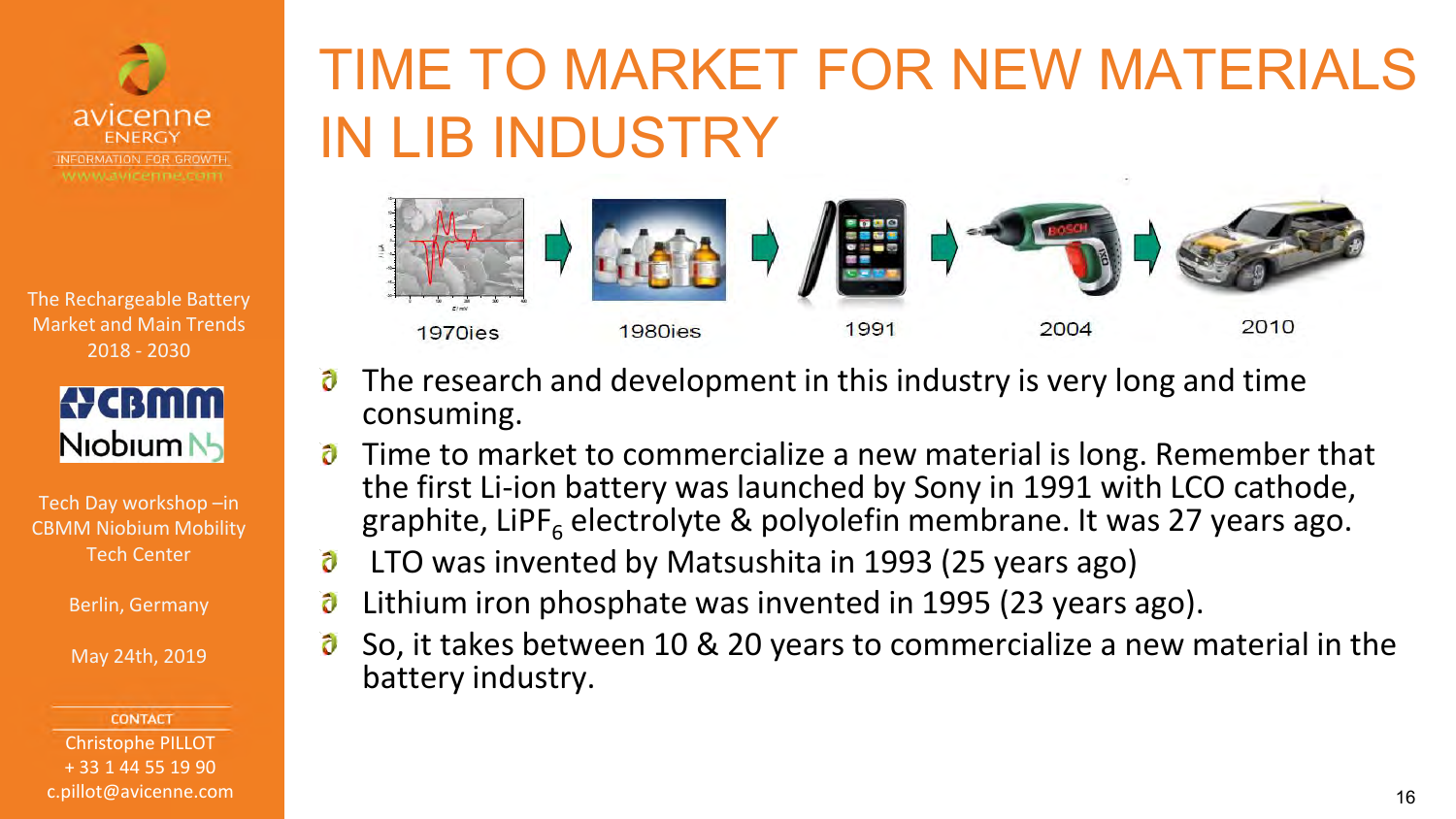



Tech Day workshop –in CBMM Niobium Mobility Tech Center

Berlin, Germany

May 24th, 2019

**CONTACT** 

Christophe PILLOT + 33 1 44 55 19 90 c.pillot@avicenne.com

# SAFETY ISSUES

### Li-ion and LMP are not thermally stable what raises serious safety concerns

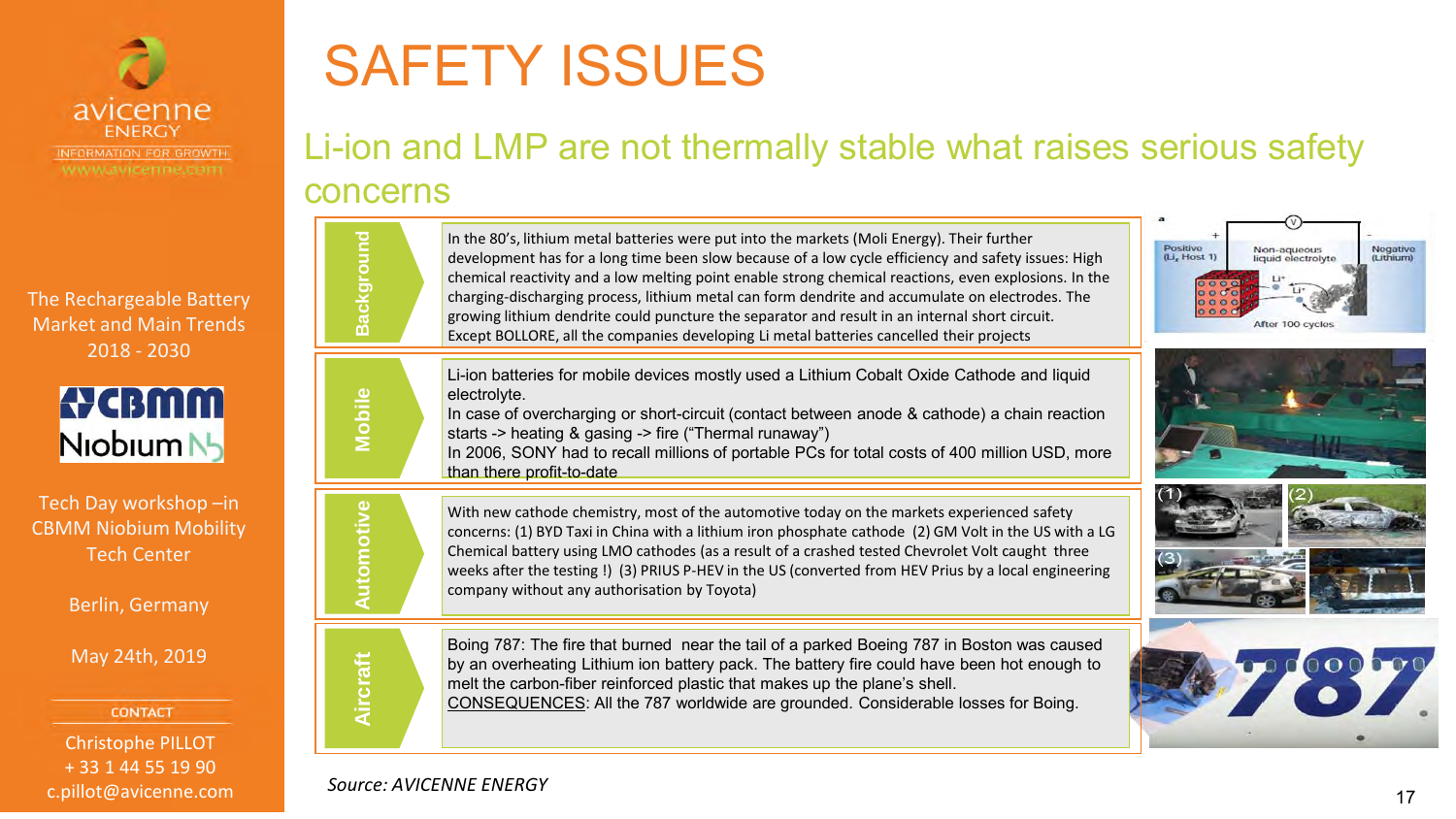



Tech Day workshop –in CBMM Niobium Mobility Tech Center

Berlin, Germany

May 24th, 2019

**CONTACT** Christophe PILLOT + 33 1 44 55 19 90 c.pillot@avicenne.com

# LI-ION BATTERY COST 2018-2025

LIB cell average **cost** (40 Ah pouch) (EV design ; NMC622 cathode)



#### *(1) Active materials only Source: AVICENNE ENERGY 2019*

450



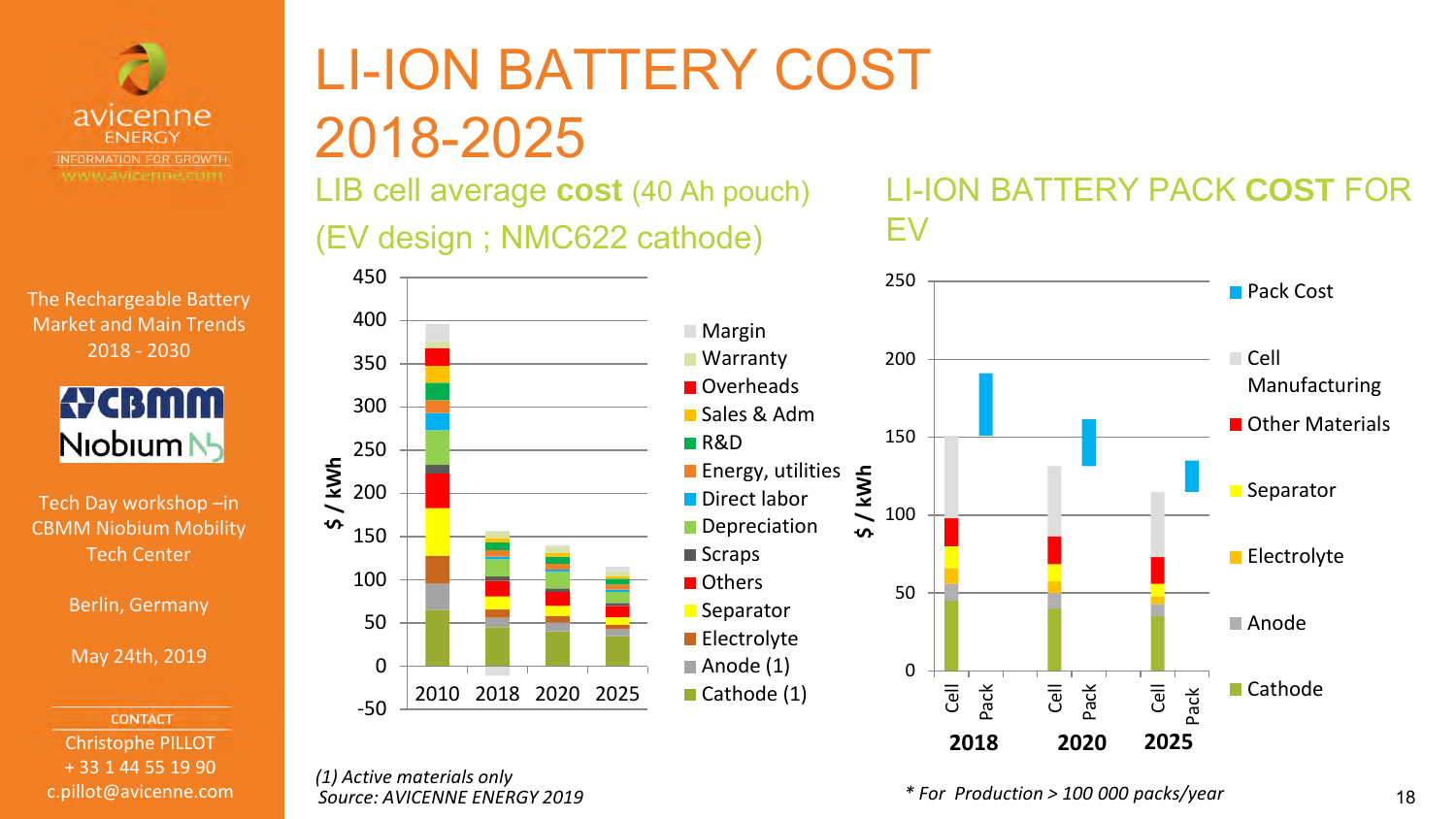



Tech Day workshop –in CBMM Niobium Mobility Tech Center

Berlin, Germany

May 24th, 2019

**CONTACT** Christophe PILLOT + 33 1 44 55 19 90 c.pillot@avicenne.com

# HEV, P-HEV, EV 2030 FORECASTS

Realistic Scenario



### HEV manufactured PHEV manufactured



EV manufactured



### <sup>19</sup> *HEV: 1kWh battery / car PHEV: 12 kWh battery / car*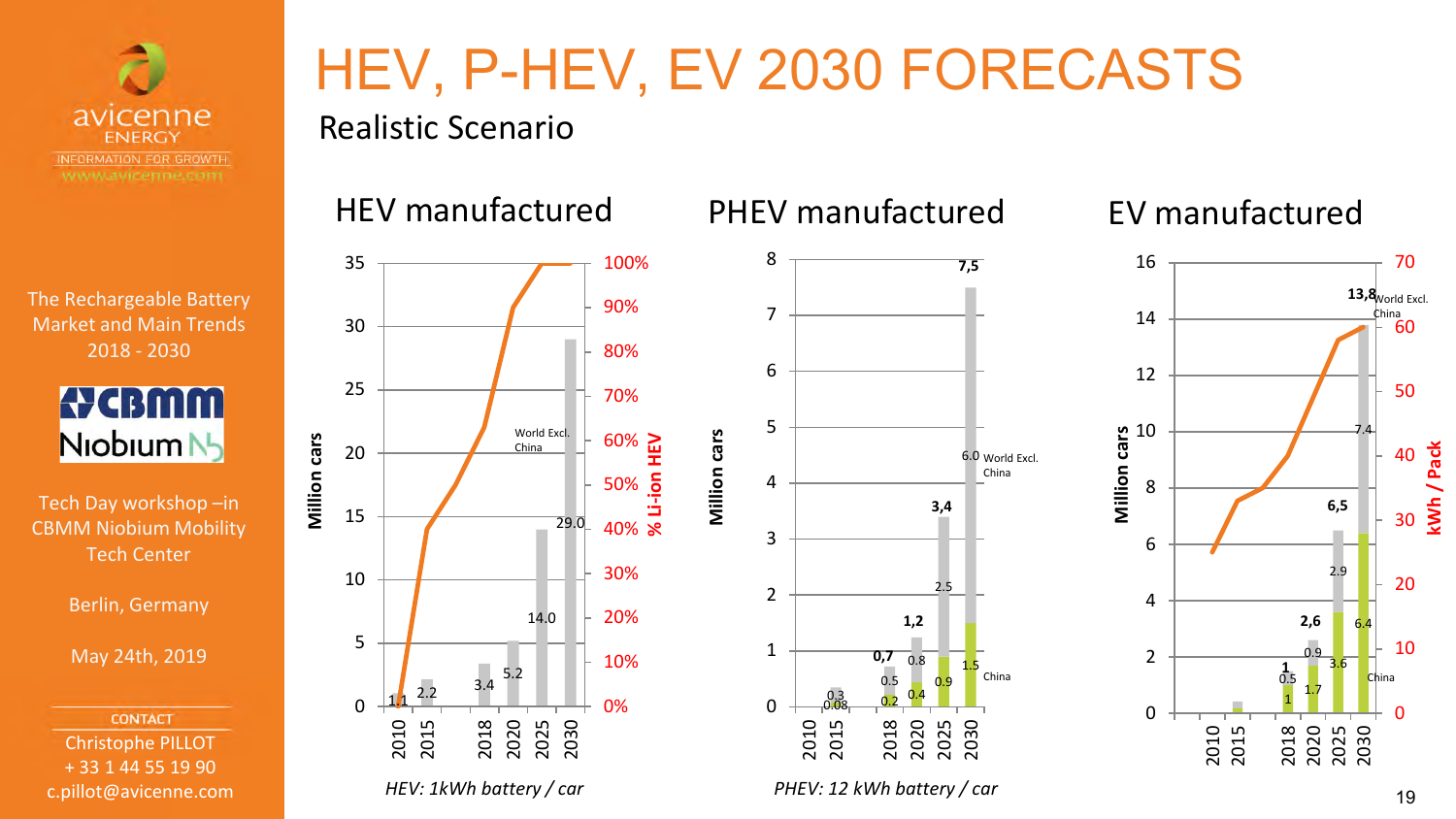



Tech Day workshop –in CBMM Niobium Mobility Tech Center

Berlin, Germany

May 24th, 2019

**CONTACT** Christophe PILLOT + 33 1 44 55 19 90 c.pillot@avicenne.com

# LONG TERM EV FORECAST

### EV sold, in million units, worldwide, 2010 – 2030



*AAB, AABC US, June 2017 BNEF, BATTERIES 2017, October 2017 AVICENNE Analysis 2018*

*(1) EIA – Avicenne estimation based on "Stock" numbers*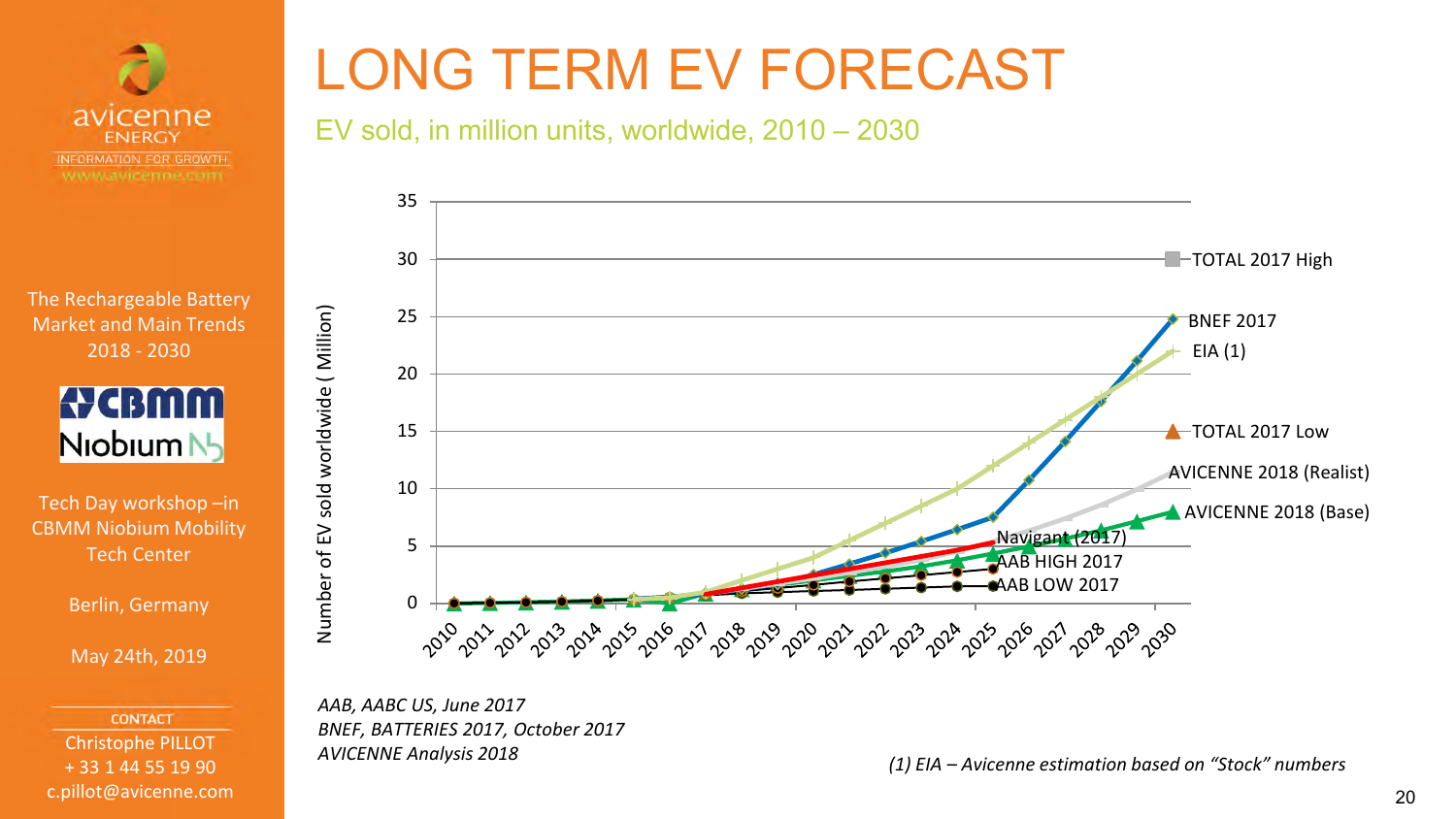



Tech Day workshop –in CBMM Niobium Mobility Tech Center

Berlin, Germany

May 24th, 2019

**CONTACT** Christophe PILLOT + 33 1 44 55 19 90 c.pillot@avicenne.com

# TOTAL BATTERY DEMAND FOR XEV 2030 FORECASTS

**Li-ion for EV, HEV & P-HEV Battery needs (MWh)**

**CAGR 2015-2030: +26%** 



**Li-ion for EV, HEV & P-HEV Battery needs (M\$) CAGR 2015-2030: +18%** 

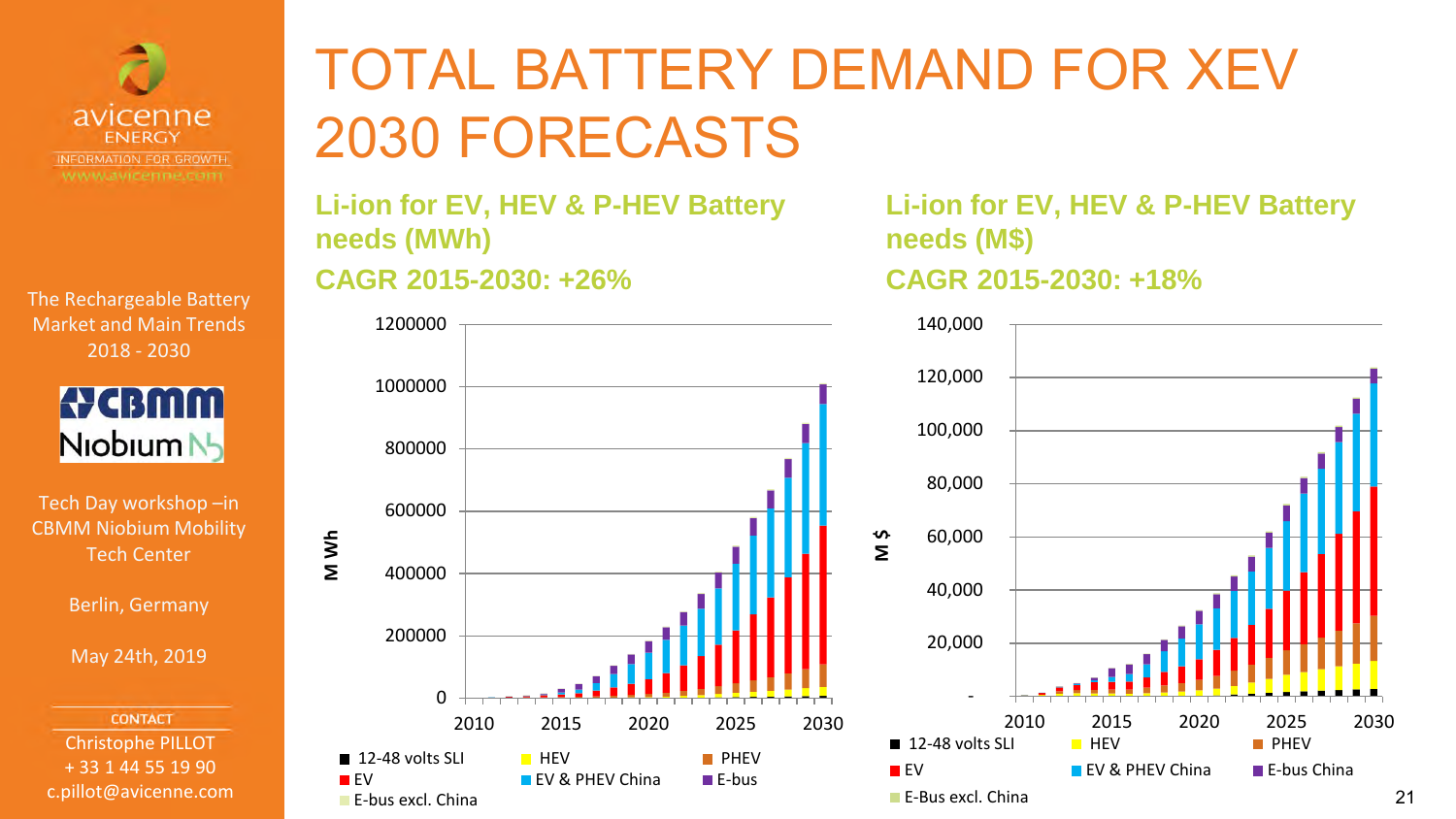



Tech Day workshop –in CBMM Niobium Mobility Tech Center

Berlin, Germany

May 24th, 2019

**CONTACT** Christophe PILLOT + 33 1 44 55 19 90 c.pillot@avicenne.com

# LI-ION BATTERY MARKET FORECASTS

From 160 GWh in 2018 to >1,2 TWh CAGR 2015/2030

### **Li-ion Battery sales, MWh, Worldwide, 2000-2030**



# +20 % per year in Volume

Electron devi 5%

**2018: >160 GWh 2030: 1200 GWh**  Auto, E-bus Excl. China 47% Auto, E-bus China 38% CAGR 15/30 (Optimistic) **n**Others Industrial, ESS Auto, E-bus China 24% Auto, e-bus Excl. China Electronic devices 4% 14% 18% 29% Electronic devices 20% Auto, E-bus Excl. China 20% Auto, E-bus **China** 44% Industrial, ESS 5% **ors** 11%

*Others: medical devices, power tools, gardening tools, e-bikes… Source: AVICENNE Energy 2019*

Others Industrial, ESS 3%

7%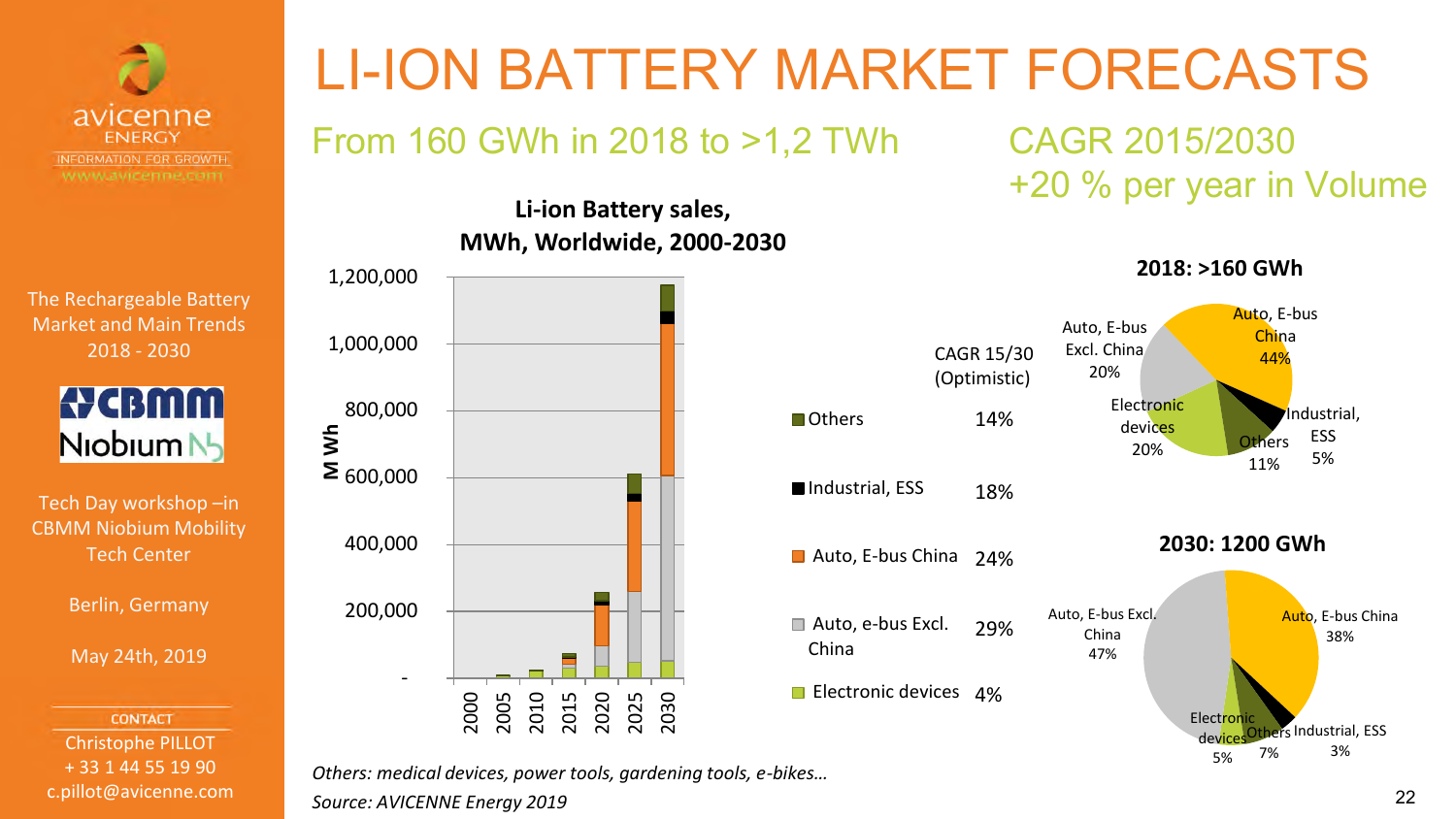



Tech Day workshop –in CBMM Niobium Mobility Tech Center

Berlin, Germany

May 24th, 2019

**CONTACT** Christophe PILLOT + 33 1 44 55 19 90 c.pillot@avicenne.com

# TAKEAWAYS

#### RECHARGEABLE BATTERY MARKET WORLDWIDE 2000-2025 (base scenario) Battery Market 2015-2030 - CAGR = +7% / Li-ion>+10%

- Li-ion battery is driven today by Automotive: 1% of the automotive ð market consume 60% of the LIB
- ð In 2012, most of the car makers (except Toyota) switch to Li-ion for **HFV**
- P-HEV, EV and E-buses will be powered by Li-ion: 18 B\$ market in 2017 - 36 B\$ in 2020 & 75 B\$ in 2030 with high numbers in China (2017: US\$5 Billion for xEV and US\$ 4 Billion for xE-Buses)
- EV expectations attract large Chemical companies O
- New materials are needed to meet Automotive standards Ð
- HEV will account for 4% of the auto sales in 2020 ð
- $\partial$ P-HEV & EV for 2-3% by 2020
- Micro-hybrid will achieve >50% in 2020/25
- ð Lead acid battery will be the first market in 2025 in volume, but Liion market (US\$ 40 Bn) will be higher than Lead acid in value in 2018 (US\$ 38 Bn)
- ð A very small EV market in the automotive world will represent a huge market for batteries
- New LIB applications: UPS, Telecom, Forklift, Medical, Residential ð ESS, Grid ESS, hoverboard, drones: CAGR > 10% in the next 15 years
- Lithium battery for other application (ESS, stationary, industrial…) ð will reach 10 Billion \$ market at the pack level in the next 5 years
- ESS market could be much more important if the price of LIB at the ð system level is under 150 \$/kWh



23 *Others: Automatic handling equipment, robots, forklifts, back-up, UPS, Telecom, medical devices, Residential ESS, Grid ESS, drones, Hoverboard……*